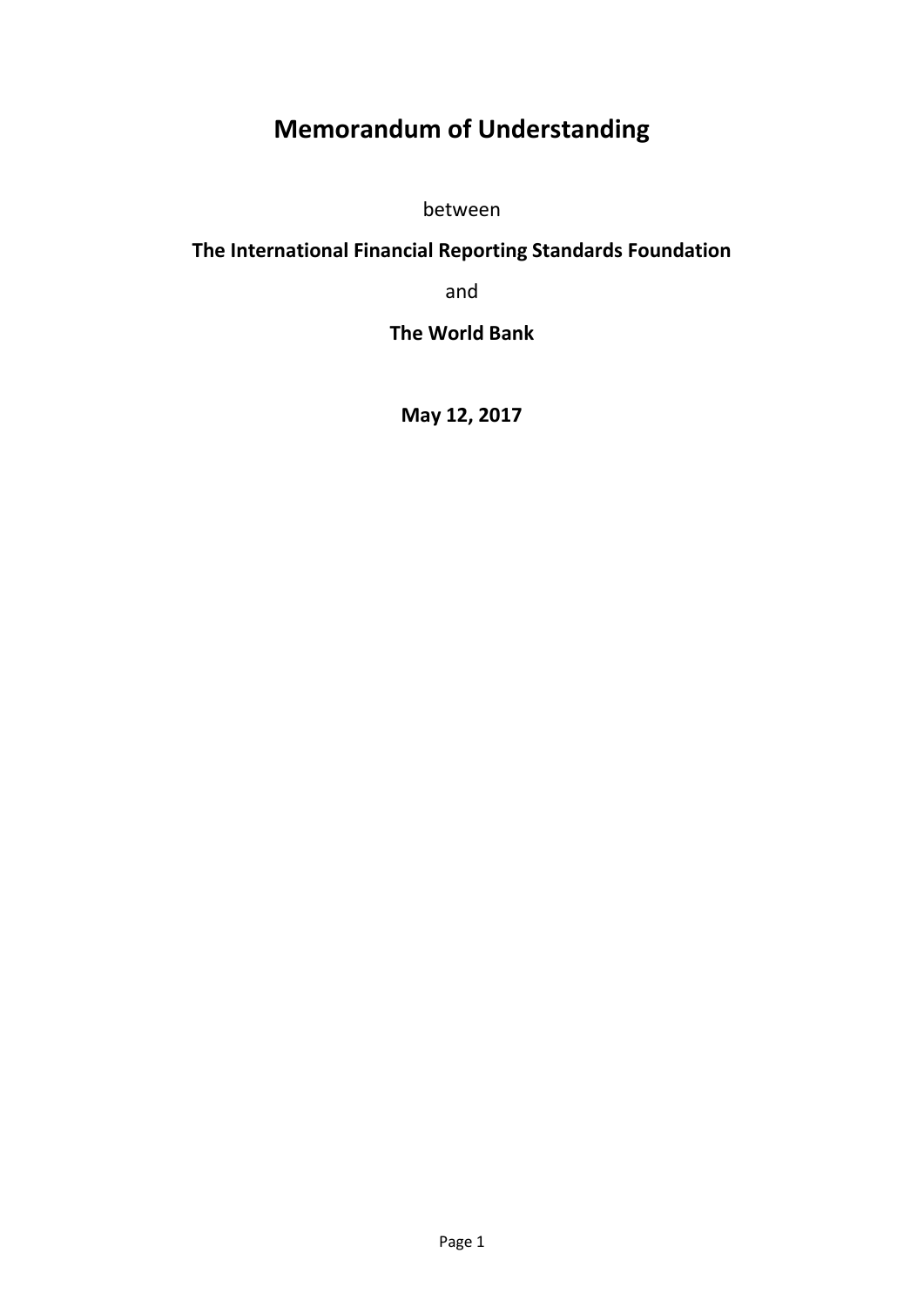### **MEMORANDUM OF UNDERSTANDING**

This Memorandum of Understanding (Memorandum) dated May 12, 2017, represents a statement of intent between the World Bank (Bank) and the International Financial Reporting Standards Foundation (IFRS® Foundation) to collaborate in the achievement of common objectives as described and on the basis detailed below.

#### **Rationale for cooperation**

- A. The World Bank is a multilateral development institution established by Articles of Agreement adopted by its member countries. Its overarching mission is to reduce poverty, improve living conditions, and promote sustainable and comprehensive development in its developing member countries. This mission is anchored in the twin goals of ending extreme poverty within a generation and boosting shared prosperity. The Bank aims to achieve these goals by providing loans, concessional financing, technical assistance, and knowledge services to its member countries and through partnerships with other organizations.
- B. The IFRS Foundation, through its independent standard-setting body, the International Accounting Standards Board (Board), is committed to developing International Financial Reporting Standards (IFRS Standards) that bring transparency, accountability, and efficiency to financial markets around the world. The Board, together with its interpretative body, the IFRS Interpretations Committee, works to support global adoption and consistent application of International Financial Reporting Standards (IFRS® Standards), including the IFRS for SMEs® Standard.

The World Bank considers reliable financial information a prerequisite for access to finance, while investor confidence in financial information is critical to foster trust in capital markets and economic prosperity in emerging market and developing economies.

The IFRS Foundation also recognizes the direct relationship between the quality of financial reporting and economic development, and its mission statement sets out an objective to develop "standards that foster trust, growth and long-term financial stability in the global economy." Moreover, the IFRS Foundation believes that IFRS Standards should be applied on a globally consistent basis, including by emerging market and developing economies.

The World Bank has been a long-term supporter of work to develop a single set of high-quality global accounting standards. In this regard, it has played a leading role in encouraging the development of IFRS Standards and their use around the world.

The IFRS Foundation recognizes the critically important role played by the World Bank in promoting the use of high-quality standards and undertaking programs to build capacity and support the implementation of IFRS Standards.

By deepening their cooperation, both institutions seek to advance their individual and collective public interest objectives. Both institutions consider that their cooperation has contributed to improvements in the quality of financial reporting around the world, particularly among developing economies.

The cooperation has included:

 **Promoting IFRS Standards and the IFRS for SME Standard as international benchmarks.** The World Bank has played a leading role in promoting adoption of IFRS Standards and the IFRS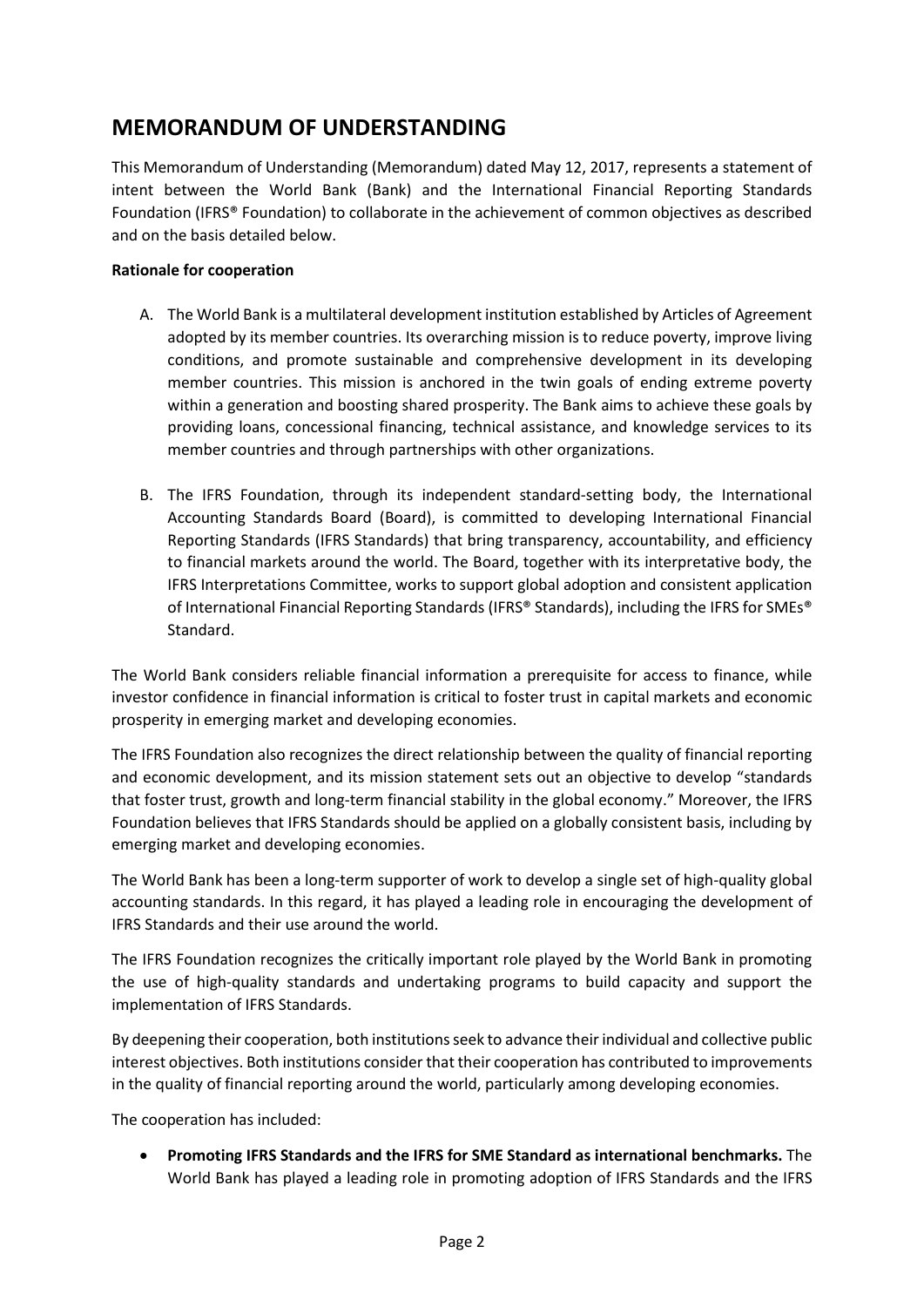for SME Standard in emerging market and developing economies. Under a joint initiative with the International Monetary Fund, the World Bank prepares *Reports on the Observance of Standards and Codes* (ROSC) on Accounting and Auditing using IFRS Standards as the benchmark for financial reporting.

- **Capacity building and implementation support.** The IFRS Foundation has supported World Bank regional programs in Africa, East Asia and the Pacific, Europe and Central Asia, Latin America and the Caribbean, Middle East and North Africa, and South Asia to build capacity for applying, teaching, and enforcing IFRS Standards in developing countries. These programs have involved more than 50 jointly hosted conferences and workshops.
- **Development of IFRS Standards.** The World Bank has contributed to the development of IFRS Standards through regular feedback and its representation on the IFRS Advisory Council and specialized committees.

#### **Priorities for Collaboration**

Building on this successful cooperation, both institutions have identified key areas of collaboration that are consistent with the World Bank's goals and the IFRS Foundation's mission to develop financial reporting standards for the world economy.

The collaboration between the two institutions will focus on the following areas:

#### **1. Implementation of IFRS Standards and the IFRS for SMEs Standard**

- (a) **Encouraging adoption**. The adoption of IFRS Standards and the IFRS for SMEs Standard plays an important role in establishing transparent financial reporting that can facilitate investment supporting sustainable long-term growth. Both institutions will encourage, as appropriate, the use of IFRS Standards as part of structural reforms and other initiatives supported by the World Bank and other development partners.
- (b) **Supporting accessibility.** Both institutions will continue to support, as appropriate, the dissemination of IFRS Standards, the IFRS for SMEs Standard, and relevant training materials in accordance with the intellectual property rights of both organizations, including translations as applicable.
- (c) **Conducting research.** Research activities, including economic research on the use and impact of IFRS Standards, may be undertaken from time to time.

#### **2. Capacity Development for Implementation of IFRS Standards**

(a) **Developing scalable programs.** Building on both institutions' technical expertise and the World Bank's in-country presence and delivery capabilities, jointly developed programs will support the consistent implementation of IFRS Standards in emerging market and developing economies. In addition, from time to time, focused educational activities might be required to help address the specific needs of a country or group of countries. The use of innovative online and mobile-enabled technology is intended to be a core component of the programs, to help facilitate low-cost, scalable access to resources developed by the IFRS Foundation across developing economies.